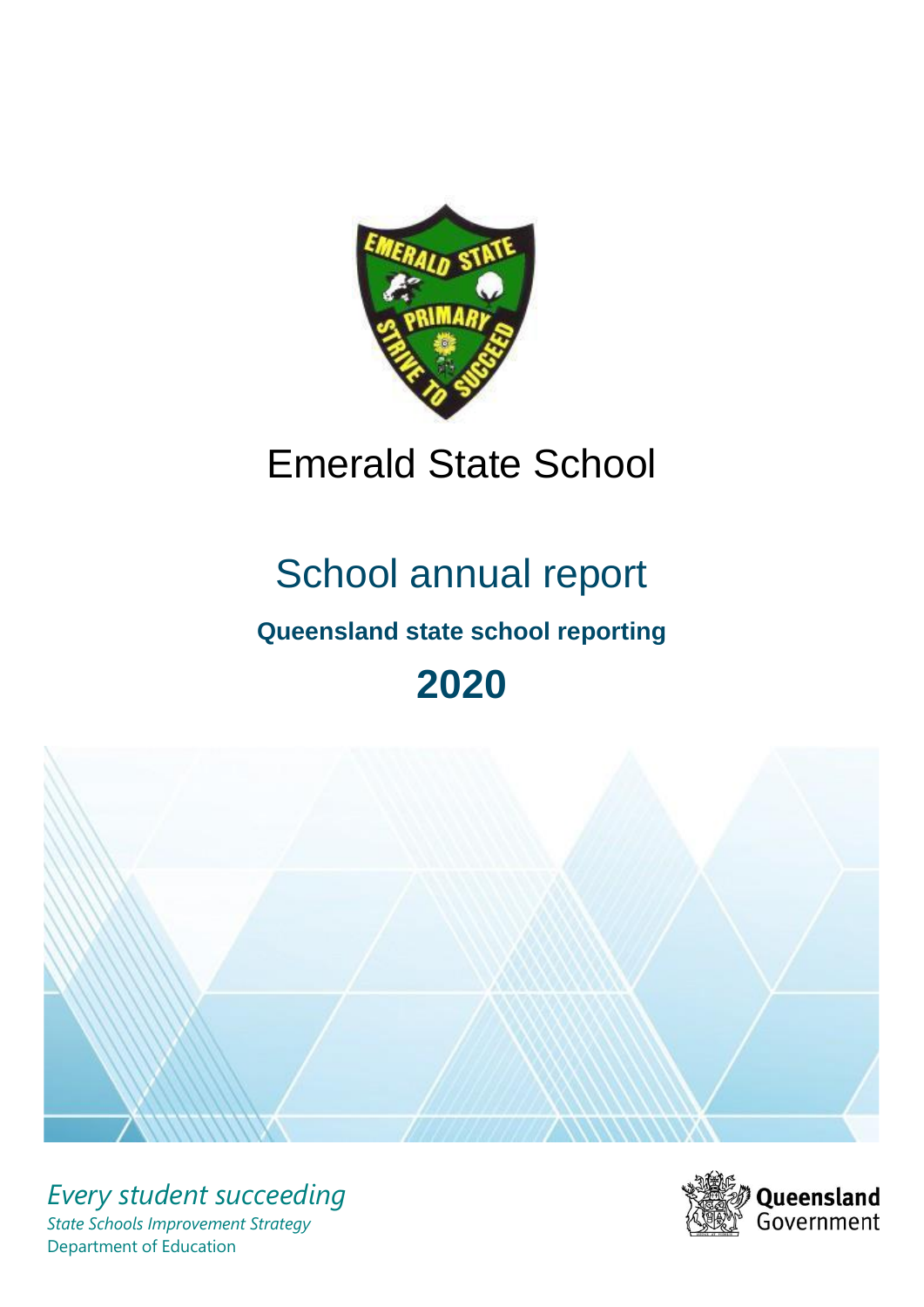**OFFICIAL – Public** Published as information source only. Public information used to create this report may not appear in this format in the public domain Please refer to disclaimer information.

#### **Contact details**

| <b>Postal Address</b> | PO Box 1783 Emerald 4720      |
|-----------------------|-------------------------------|
| <b>Phone</b>          | $(07)$ 4983 9666              |
| Fax                   |                               |
| Email                 | principal@emeraldss.eq.edu.au |
| Website               | https://emeraldss.eq.edu.au   |

#### **Disclaimer**

The materials presented in this report are distributed by the Department of Education (the department) as an information source only. The information and data in this report is subject to change without notice.

The department makes no statements, representations, or warranties about the accuracy or completeness of, and you should not rely on, any information contained in this report.

The department disclaim all responsibility and all liability (including without limitation, liability in negligence) for all expenses, losses, damages and costs you might incur as a<br>result of the information in this report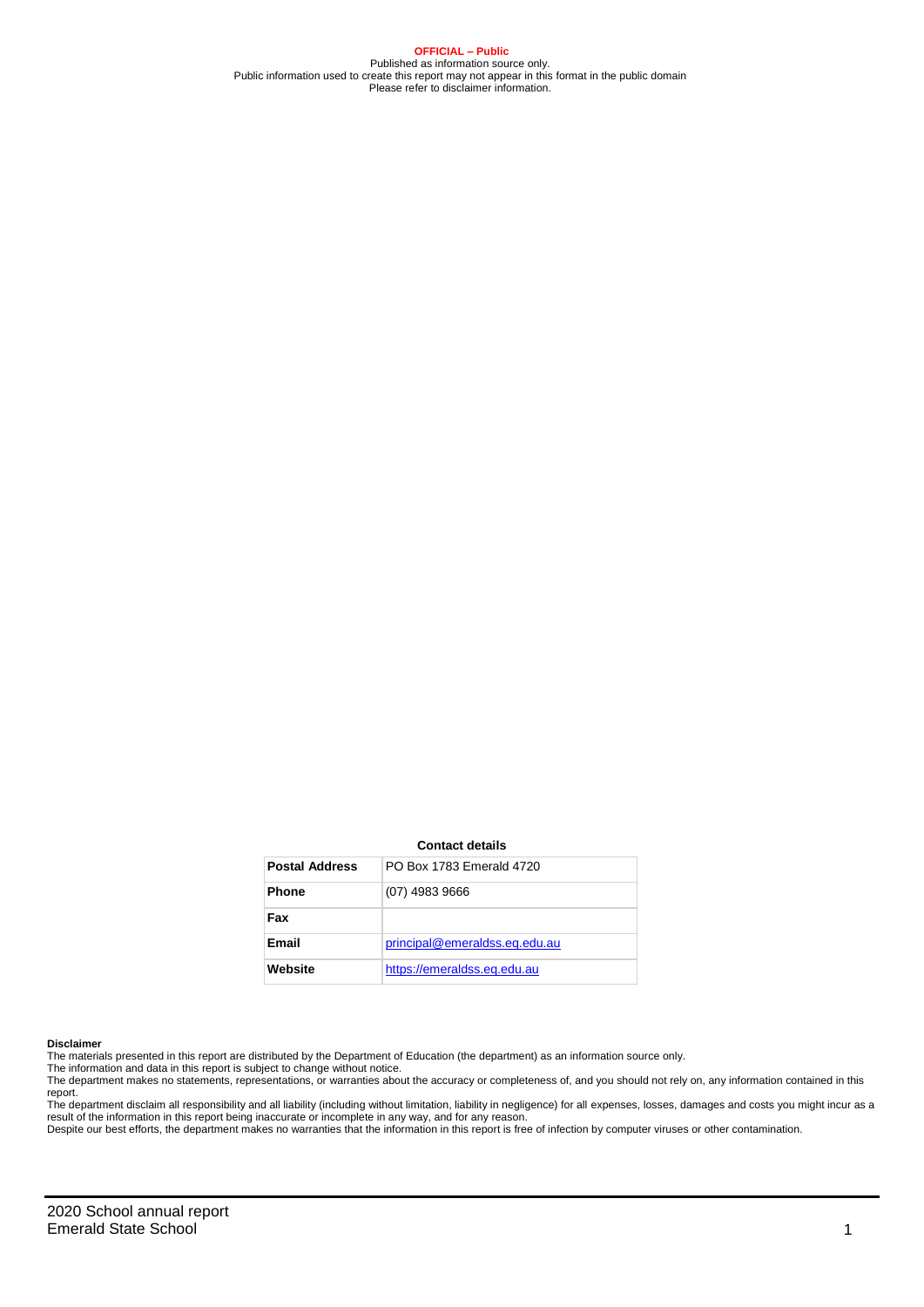| School context                     |                                                                                                                                                                                         |
|------------------------------------|-----------------------------------------------------------------------------------------------------------------------------------------------------------------------------------------|
| <b>Coeducational or single sex</b> | Coeducational                                                                                                                                                                           |
| <b>Independent Public School</b>   | No                                                                                                                                                                                      |
| Year levels offered in 2020        | Prep Year - Year 6                                                                                                                                                                      |
| <b>Webpages</b>                    | Additional information about Queensland state schools is located on the:<br>My School website<br>Queensland Government data website<br>Queensland Government schools directory website. |

# **Characteristics of the student body**

### **Student enrolments**

#### **Table 1: Student enrolments by year level**

|                   |      | February |      |      | <b>August</b> |      |
|-------------------|------|----------|------|------|---------------|------|
| <b>Year Level</b> | 2018 | 2019     | 2020 | 2018 | 2019          | 2020 |
| <b>Prep Year</b>  | 43   | 51       | 43   | 44   | 48            | 43   |
| Year 1            | 43   | 47       | 47   | 41   | 48            | 47   |
| Year <sub>2</sub> | 43   | 37       | 49   | 45   | 34            | 47   |
| Year 3            | 48   | 43       | 40   | 50   | 42            | 39   |
| Year 4            | 48   | 48       | 48   | 47   | 48            | 48   |
| Year 5            | 44   | 43       | 52   | 46   | 45            | 51   |
| Year <sub>6</sub> | 43   | 46       | 46   | 45   | 46            | 44   |
| <b>Total</b>      | 312  | 315      | 325  | 318  | 311           | 319  |

Notes

1. Student counts include headcount of all full- and part-time students at the school.

## **Average class sizes**

#### **Table 2: Average class size information for each phase of schooling**

| <b>Year Levels</b> | 2018 | 2019 | 2020 |
|--------------------|------|------|------|
| Prep – Year 3      | 23   | つつ   | フフ   |
| Year 4 – Year 6    | 28   | つハ   | 24   |

Notes

1. Classes are measured against the target of 25 students per teacher in Prep to Year 3 and Years 11 to 12, and target of 28 students per teacher in Years 4 to 10. Where composite classes exist across cohorts (e.g. Year 3/4) the class size targets would be the lower cohort target.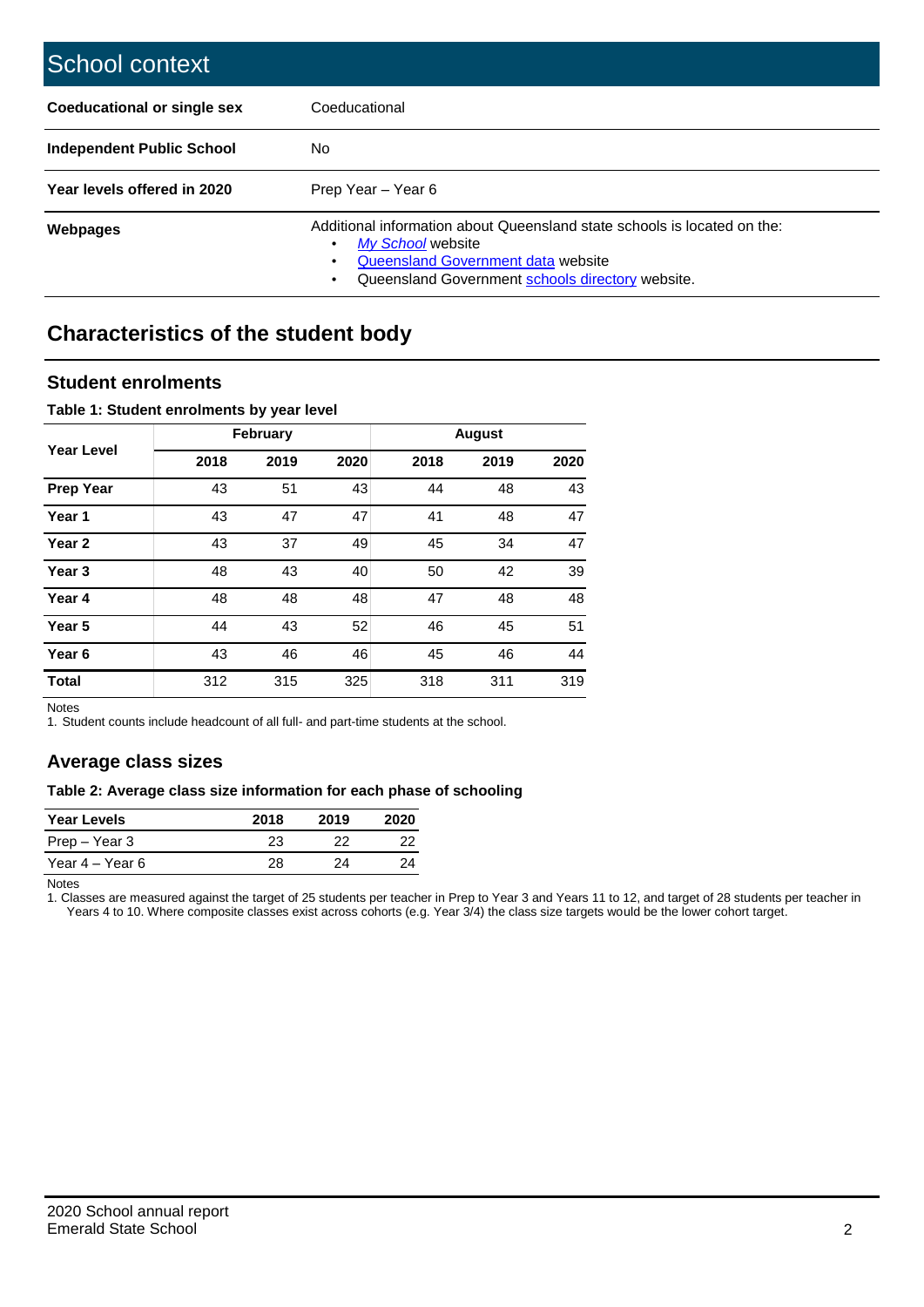## **Parent, student and staff satisfaction**

Tables 3–5 show selected items from the Parent/Caregiver, Student and Staff School Opinion Surveys. In response to the COVID-19 pandemic, the annual school opinion surveys of students, teachers and staff were not administered in 2020.

For state level information go to the *[School Opinion Survey](https://qed.qld.gov.au/publications/reports/statistics/schooling/schools/schoolopinionsurvey)* [webpage.](https://qed.qld.gov.au/publications/reports/statistics/schooling/schools/schoolopinionsurvey)

#### **Table 3: Parent/Caregiver Survey**

| Percentage of parents/caregivers who agree <sup>1</sup> that:                                               | 2018   | 2019  | 2020 |
|-------------------------------------------------------------------------------------------------------------|--------|-------|------|
| My child is getting a good education at this school.                                                        | 100.0% | 97.8% |      |
| This is a good school.                                                                                      | 100.0% | 97.7% |      |
| My child likes being at this school. <sup>2</sup>                                                           | 92.7%  | 93.5% |      |
| My child feels safe at this school. <sup>2</sup>                                                            | 95.1%  | 93.5% |      |
| My child's learning needs are being met at this school. <sup>2</sup>                                        | 100.0% | 95.7% |      |
| My child is making good progress at this school. <sup>2</sup>                                               | 100.0% | 97.8% |      |
| Teachers at this school expect my child to do his or her best. <sup>2</sup>                                 | 100.0% | 97.8% |      |
| Teachers at this school provide my child with useful feedback about his or her school<br>work. <sup>2</sup> | 94.9%  | 93.5% |      |
| Teachers at this school motivate my child to learn. <sup>2</sup>                                            | 100.0% | 97.8% |      |
| Teachers at this school treat students fairly. <sup>2</sup>                                                 | 100.0% | 93.3% |      |
| I can talk to my child's teachers about my concerns. <sup>2</sup>                                           | 100.0% | 97.8% |      |
| This school works with me to support my child's learning. <sup>2</sup>                                      | 97.4%  | 93.5% |      |
| This school takes parents' opinions seriously. <sup>2</sup>                                                 | 97.6%  | 91.1% |      |
| Student behaviour is well managed at this school. <sup>2</sup>                                              | 97.6%  | 84.4% |      |
| This school looks for ways to improve. <sup>2</sup>                                                         | 100.0% | 95.5% |      |
| This school is well maintained. <sup>2</sup>                                                                | 100.0% | 97.8% |      |

Notes

1. *Agree* represents the percentage of respondents who Somewhat Agree, Agree or Strongly Agree with the statement.

2. Nationally agreed parents/caregiver items.

3. DW = Data withheld to ensure confidentiality.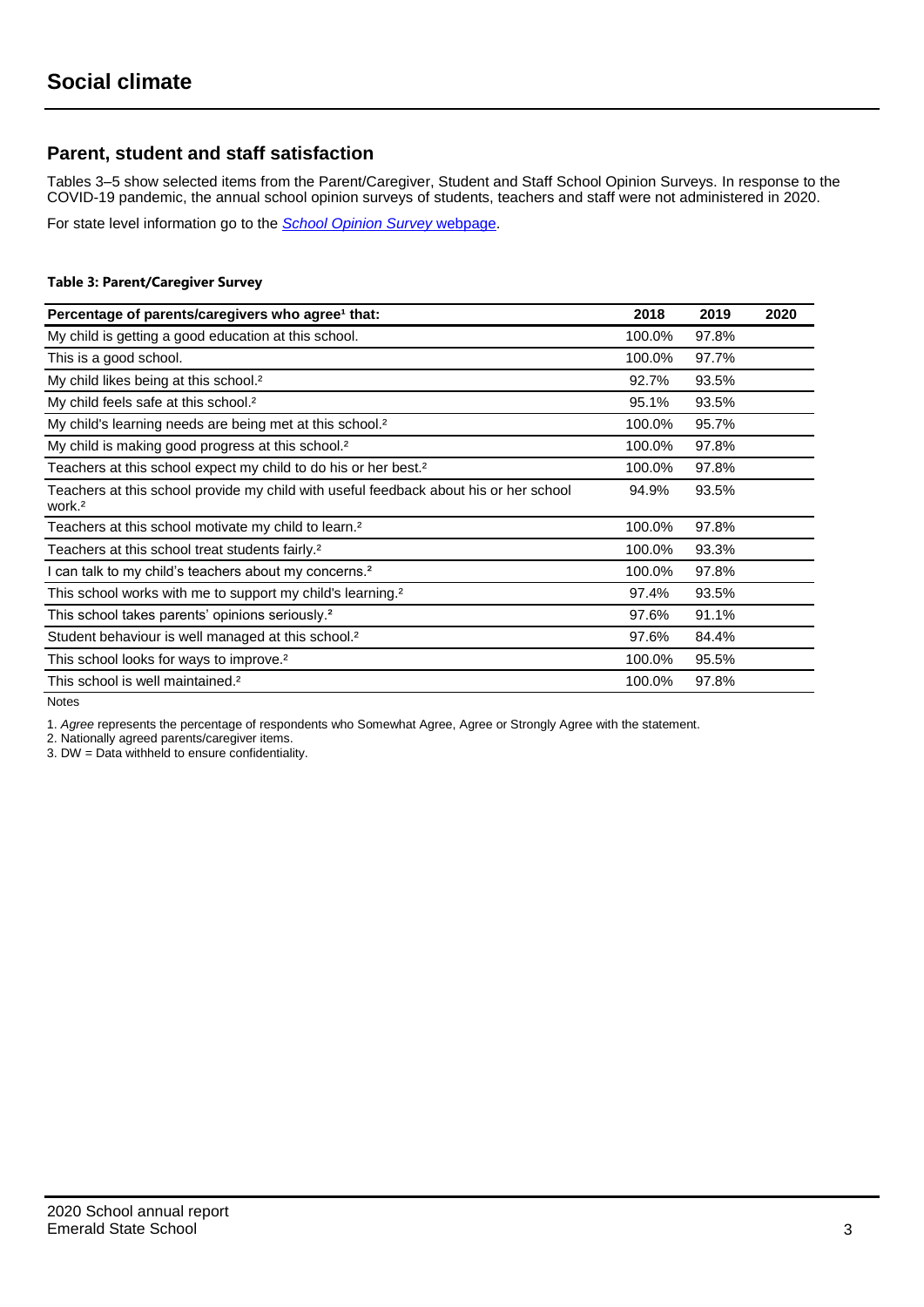#### **Table 4: Student Survey**

| Percentage of students who agree <sup>1</sup> that:                            | 2018   | 2019  | 2020 |
|--------------------------------------------------------------------------------|--------|-------|------|
| am getting a good education at my school.                                      | 94.4%  | 91.0% |      |
| I like being at my school. <sup>2</sup>                                        | 94.4%  | 87.8% |      |
| I feel safe at my school. <sup>2</sup>                                         | 91.1%  | 90.2% |      |
| My teachers motivate me to learn. <sup>2</sup>                                 | 92.7%  | 94.3% |      |
| My teachers expect me to do my best. <sup>2</sup>                              | 100.0% | 99.2% |      |
| My teachers provide me with useful feedback about my school work. <sup>2</sup> | 91.9%  | 91.8% |      |
| Teachers at my school treat students fairly. <sup>2</sup>                      | 89.5%  | 80.3% |      |
| I can talk to my teachers about my concerns. <sup>2</sup>                      | 84.7%  | 85.0% |      |
| My school takes students' opinions seriously. <sup>2</sup>                     | 84.4%  | 83.6% |      |
| Student behaviour is well managed at my school. <sup>2</sup>                   | 72.4%  | 72.3% |      |
| My school looks for ways to improve. <sup>2</sup>                              | 97.5%  | 95.9% |      |
| My school is well maintained. <sup>2</sup>                                     | 95.1%  | 89.3% |      |
| My school gives me opportunities to do interesting things. <sup>2</sup>        | 93.4%  | 94.2% |      |

Notes

1. *Agree* represents the percentage of respondents who Somewhat Agree, Agree or Strongly Agree with the statement.

2. Nationally agreed student items.

3. DW = Data withheld to ensure confidentiality.

#### **Table 5: Staff Survey**

| Percentage of staff who agree <sup>1</sup> that:                                                            | 2018   | 2019   | 2020 |
|-------------------------------------------------------------------------------------------------------------|--------|--------|------|
| I enjoy working at this school.                                                                             | 100.0% | 100.0% |      |
| I feel this school is a safe place in which to work.                                                        | 100.0% | 100.0% |      |
| I receive useful feedback about my work at this school.                                                     | 100.0% | 96.3%  |      |
| I feel confident embedding Aboriginal and Torres Strait Islander perspectives across the<br>learning areas. | 87.5%  | 88.2%  |      |
| Students are treated fairly at this school.                                                                 | 95.7%  | 96.4%  |      |
| Student behaviour is well managed at this school.                                                           | 95.7%  | 89.3%  |      |
| Staff are well supported at this school.                                                                    | 100.0% | 100.0% |      |
| This school takes staff opinions seriously.                                                                 | 100.0% | 96.3%  |      |
| This school looks for ways to improve.                                                                      | 100.0% | 100.0% |      |
| This school is well maintained.                                                                             | 100.0% | 100.0% |      |
| This school gives me opportunities to do interesting things.                                                | 100.0% | 96.4%  |      |

Notes

1. *Agree* represents the percentage of respondents who Somewhat Agree, Agree or Strongly Agree with the statement.

2. DW = Data withheld to ensure confidentiality.

## **Description of how this school manages non-attendance**

Queensland state schools manage non-attendance in line with the Queensland Department of Education procedures: *[Managing Student Absences and Enforcing Enrolment and Attendance at State Schools](https://ppr.qed.qld.gov.au/pp/managing-student-absences-and-enforcing-enrolment-and-attendance-at-state-schools-procedure)*; and *[Roll Marking in State Schools,](https://ppr.qed.qld.gov.au/pp/roll-marking-in-state-schools-procedure)* which outline processes for managing and recording student attendance and absenteeism.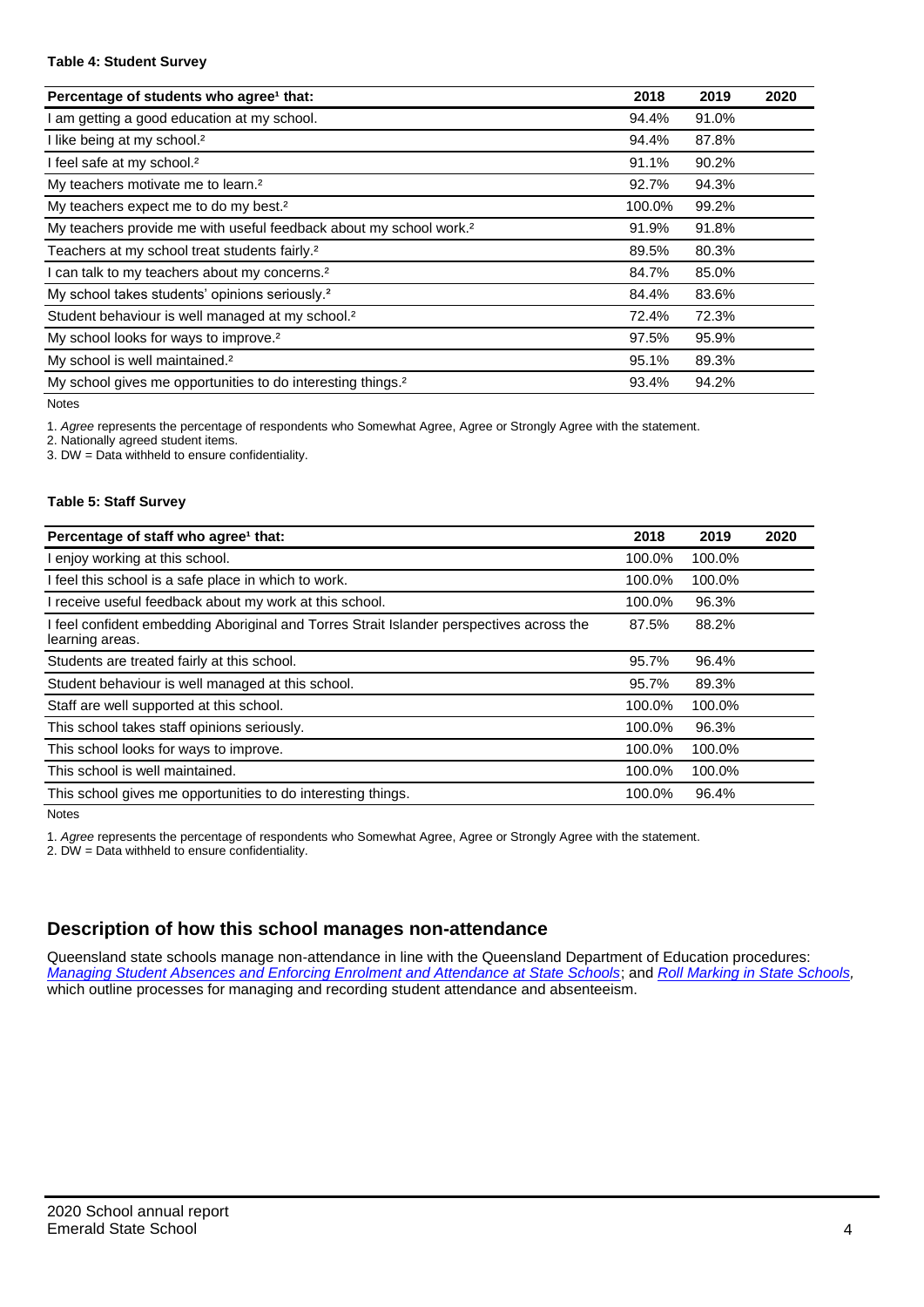## **School disciplinary absences**

#### **Table 6: Count of school disciplinary absences at this school**

| Type of school disciplinary absence | 2018 | 2019 | 2020 |
|-------------------------------------|------|------|------|
| <b>Short Suspension</b>             | 3    | 5    | 15   |
| Long Suspension                     | U    |      |      |
| Exclusion                           | U    |      |      |
| Total                               | 3    | 5    | 15   |

Notes

1. School disciplinary absence (SDA) data is a total of short suspensions (1–10 days), long suspensions (11–20 days), exclusions and cancellations. 2. The number of SDAs is not the number of students who received an SDA as one student may be suspended several times in a school year. Each time a student is suspended it is recorded as an additional SDA. The data does not reflect the outcomes of appeal decisions.

3. 2020 data was impacted by the COVID-19 health emergency. There were significantly fewer SDAs during the home-based learning period (the first five weeks of Term 2) compared to previous years.

# **School funding**

## **School income broken down by funding source**

School income, reported by financial year accounting cycle using standardised national methodologies and broken down by funding source is available via the *[My School](http://www.myschool.edu.au/)* website.

#### *How to access our income details*

- 1. Click on the *My School* link [http://www.myschool.edu.au/.](http://www.myschool.edu.au/)
- 2. Enter the school name or suburb of the school you wish to search.

| Search by school name or suburb | <b>School sector</b> | <b>School type</b><br>447 | <b>State</b> | ∽ |
|---------------------------------|----------------------|---------------------------|--------------|---|
|                                 |                      |                           |              |   |

3. Click on *View School Profile* to access the school's profile.



4. Click on *Finances* and select the appropriate year to view school financial information.

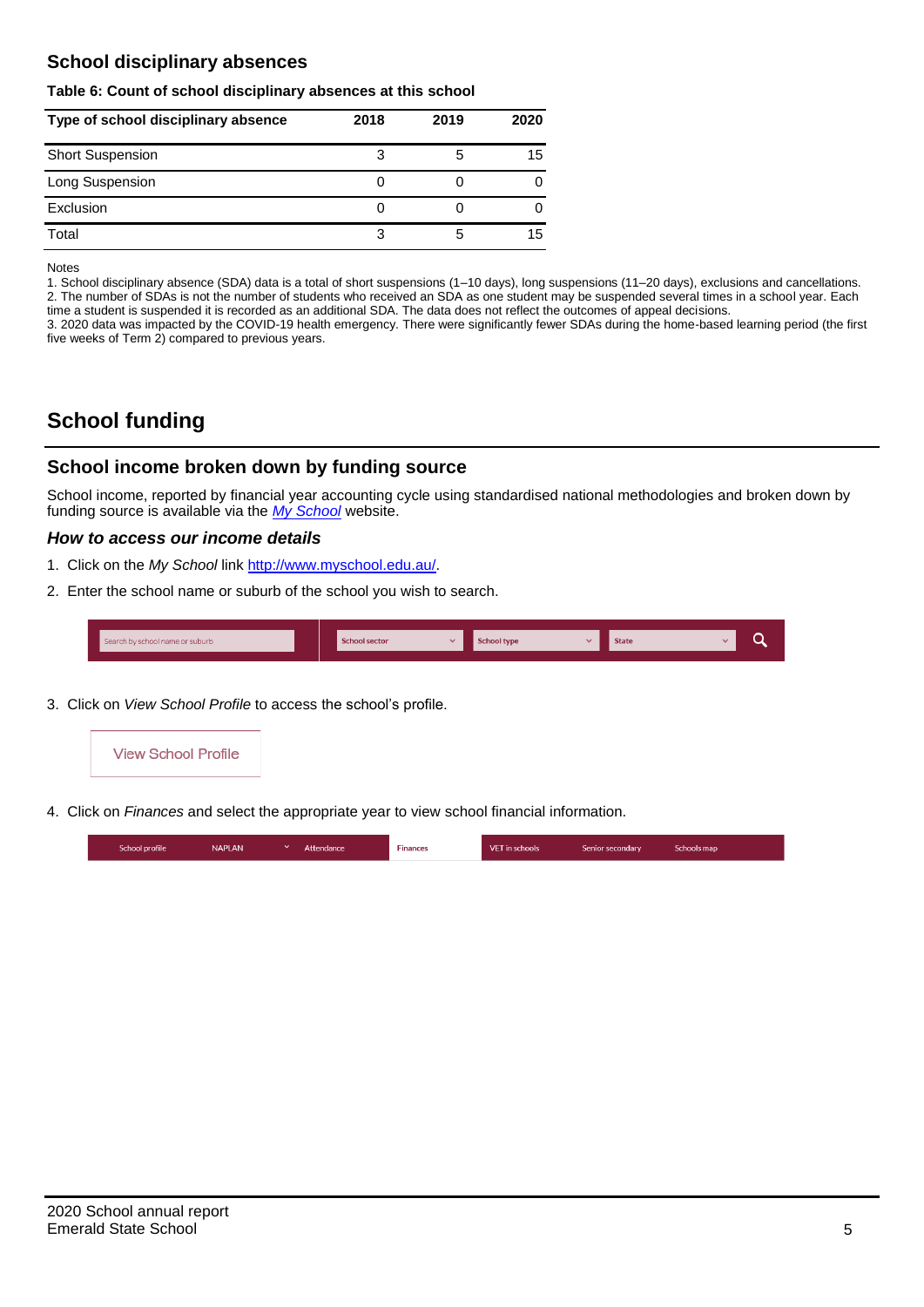# **Teacher standards and qualifications**

The *Teacher registration eligibility requirements: Policy* (p.1) states:

To be eligible for registration, a person must satisfy the Queensland College of Teachers (QCT) that they meet requirements regarding qualification and experience, or have otherwise met the requirements of the *Australian Professional Standards for Teachers* (APST). A person must also satisfy the QCT that they are suitable to teach and meet English language proficiency requirements. All these requirements are specified in the Act and the *Education (Queensland College of Teachers) Regulation 2005* (the Regulation).

The qualifications required for teacher registration are successful completion of either -

- (a) a four-year initial teacher education program including teacher education studies of at least one year (e.g. a Bachelor of Education, or a double Bachelor degree in Science and Teaching) or
- (b) a one-year graduate initial teacher education program following a degree (e.g. a one-year Graduate Diploma of Education (Secondary) after a three-year Bachelor degree) or
- (c) another course of teacher education that the QCT is reasonably satisfied is the equivalent of (a) or (b). These are considered on a case-by-case basis.

For more information, please refer to the following link:

• <https://www.qct.edu.au/registration/qualifications>

# **Workforce composition**

## **Staff composition, including Indigenous staff**

#### **Table 7: Workforce composition for this school**

|                    | <b>Teaching staff</b> |      |      | Non-teaching staff |      |                 | Indigenous staff |      |      |
|--------------------|-----------------------|------|------|--------------------|------|-----------------|------------------|------|------|
| <b>Description</b> | 2018                  | 2019 | 2020 | 2018               | 2019 | 2020            | 2018             | 2019 | 2020 |
| Headcount          | 24                    | 25   | 25   | 13                 | 15   |                 |                  |      |      |
| <b>FTE</b>         | 22                    | 23   | 23   |                    |      | 10 <sup>1</sup> |                  |      |      |

Notes

1. Teaching staff includes school leaders.<br>2. Indigenous refers to Aboriginal and Tor 2. Indigenous refers to Aboriginal and Torres Strait Islander people of Australia.<br>3. FTE = full-time equivalent

 $FTE = full-time equivalent$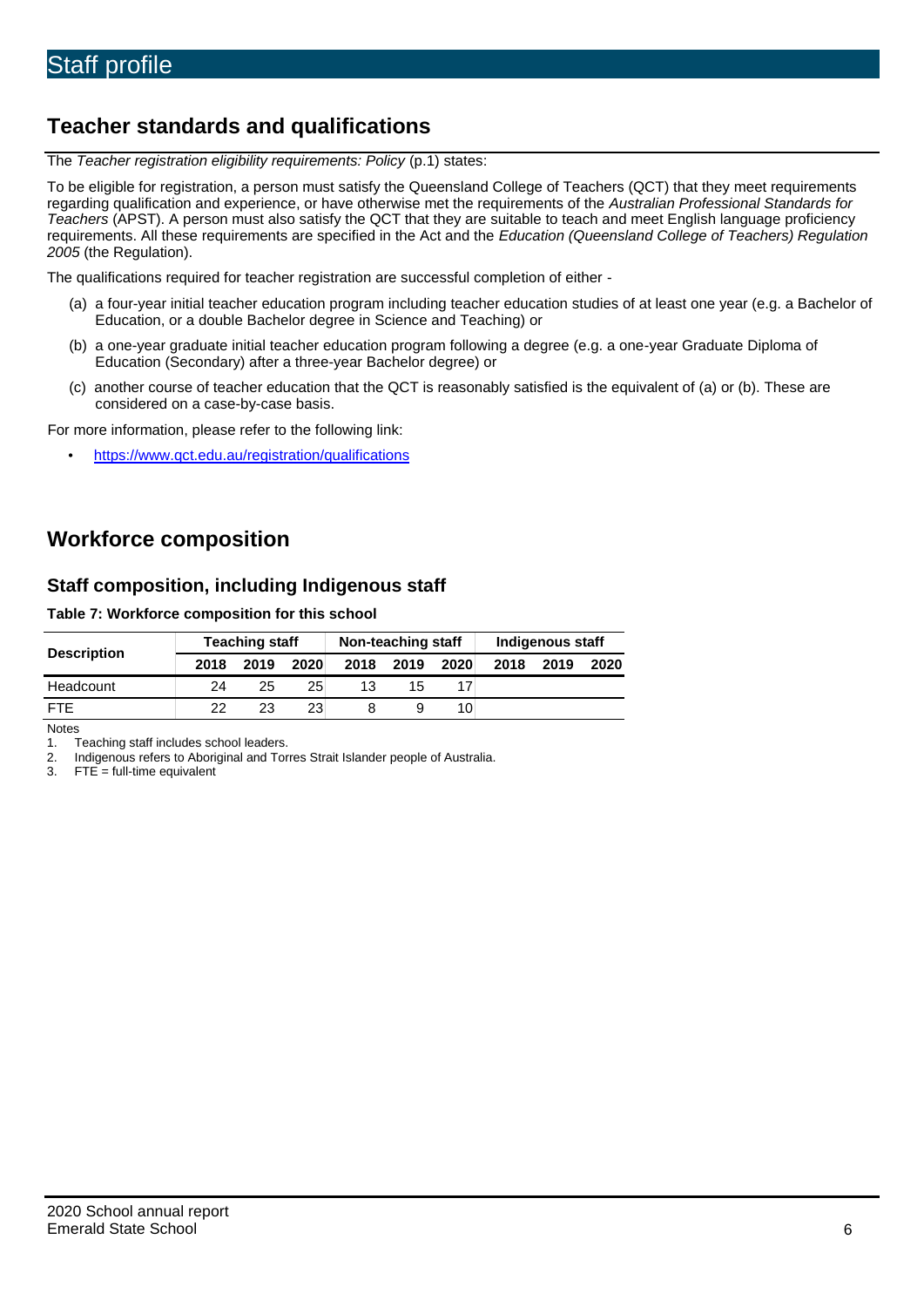# **Key student outcomes**

## **Student attendance**

Tables 8–9 show attendance rates at this school as percentages. In 2020, the COVID-19 health emergency affected student attendance in Queensland Government schools. Comparisons between 2020 and previous years' attendance data should not be made.

#### **Table 8: Overall student attendance at this school**

| <b>Description</b>                                  | 2018 | 2019 | 2020 |
|-----------------------------------------------------|------|------|------|
| Overall attendance rate for students at this school | 95%  | 94%  | 91%  |

Notes<br>1. Th

The student attendance rate is based on Semester 1 each year and is generated by dividing the total of full-days and part-days that students

attended, and comparing this to the total of all possible days for students to attend, expressed as a percentage.

2. Full-time students only.

#### **Table 9: Student attendance rates for each year level at this school**

| <b>Year Level</b> | 2018 | 2019 | 2020 |
|-------------------|------|------|------|
| Prep Year         | 94%  | 93%  | 90%  |
| Year <sub>1</sub> | 94%  | 94%  | 90%  |
| Year 2            | 96%  | 95%  | 91%  |
| Year <sub>3</sub> | 94%  | 93%  | 92%  |
| Year 4            | 94%  | 95%  | 91%  |
| Year 5            | 96%  | 93%  | 92%  |
| Year <sub>6</sub> | 95%  | 94%  | 90%  |

Notes

1. The student attendance rate is based on Semester 1 each year and is generated by dividing the total of full-days and part-days that students attended, and comparing this to the total of all possible days for students to attend, expressed as a percentage.

2. Full-time students only.<br>3. DW = Data withheld to

 $DW = Data$  withheld to ensure confidentiality